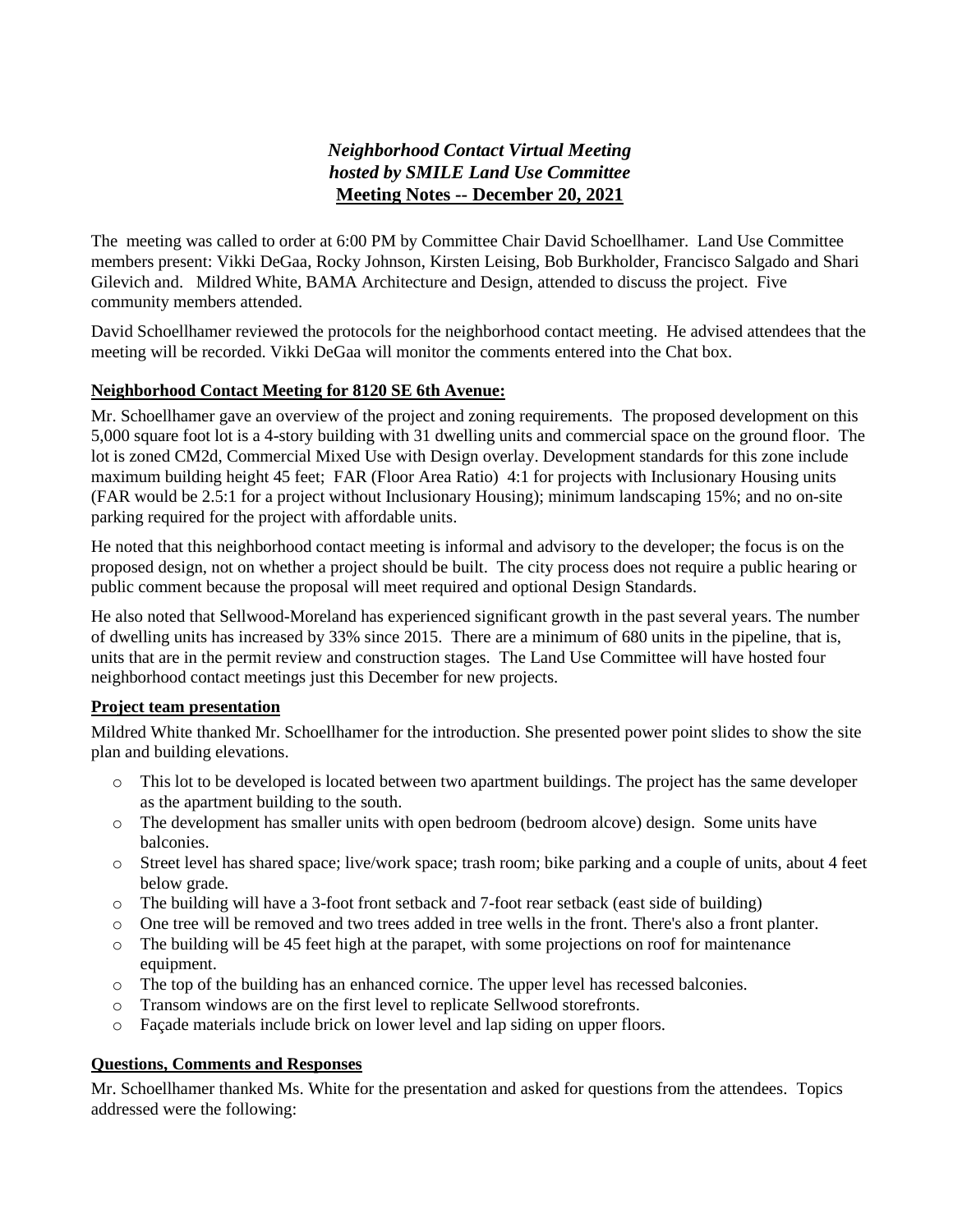Recessed balconies: Does recessed mean that the upper floors are cantilevered over the sidewalk? Ms. White said that there are bay windows on the north and south ends of the building that extend over the lower floor, but the full floor is not projected over the sidewalk. These balconies provide a 9' x 7', fully covered balcony.

Cornice, arched openings, top band: Ms. White said that the building does have a 24-inch deep cornice (two, 12 inch sections). They are not doing arched openings.

Trees:There's only one tree on this property and the city is making them remove it because they have to rebuild the right-of-way. It will be replaced with a tree about 5 feet tall to start and with a 2 1/2" base.

Affordable housing: Inclusionary Housing code will require 20% or 15% of the total number of units to be affordable based on 80% of median family income for Portland. So, five or six units will be affordable.

Parking needs impacts: Concerns were voiced about where the construction crew will park and, ultimately, where the developer would direct tenants to park. Ms. White said that on-street parking on the west side of SE 6th will be lost when the bridgehead project is developed, and there's really no definitive answer for parking needs of the tenants. They will bring this issue up to the developer.

Building design: Several attendees said they appreciate the Main Street design elements, such as the brick façade. Ms. White said the brick color has not been decided, but it may be selected to tie into the color of building adjacent to the south. This building will have a planter out front, unlike the adjoining building.

Timeline and traffic mitigation: There are concerns about the traffic impacts when several developments are underway at the same time and about high volumes of traffic that go to/from Clackamas County and often use SE 6th. Ms. White said the goal is to this project finished before the bridgehead project (the two full blocks on the west side of SE 6th). They hope to be able to stage their work on the lot across SE 6th before the bridgehead project is underway. For construction traffic, they will block off parking in front of the building, and plan to keep materials and contractors on empty lot on the west side of SE 6th.

Timeline: Concerns were raised about needing to know the construction schedule due to impacts on local business, and how this project will be coordinated with the major, bridgehead project. It appears that construction of these two could overlap. Any heads-up on the project schedule will be appreciated. Ms. White said that ideally they will be able to start construction within two months as they have a fair amount already reviewed by the city. She was surprised that the other project would start as soon as 8 months out. They still need to negotiate specifics with that other project, but are looking for storage on that site early on before the other project starts. The final months on their own site include interior work and landscaping. Their project does need to extend a sewer line.

Neighborhood information: Vikki DeGaa explained the possibility of having a volunteer from the area act as a neighborhood liaison during construction and suggested that it would be great if one person could be the liaison for both this project and the bridgehead project. Ms. White will not be involved during the construction phase, so will pass on that idea to the developer.

Charles Letherwood with Tom Dwyer Automotive Services volunteered to be the liaison for both projects. Vikki DeGaa will contact him about setting up that process.

Design: The group discussed building design and similarities with the apartment building adjacent to the south. Several people said they would like to see building colors other than grey. Ms. White said the designs were intended to be complementary, but not identical to the design of the adjacent building. The new building will have balconies and a cornice, unlike the apartment building to the south. There is minimal space between these two structures, just enough room for a downspout. The building will have two light wells for interior windows.